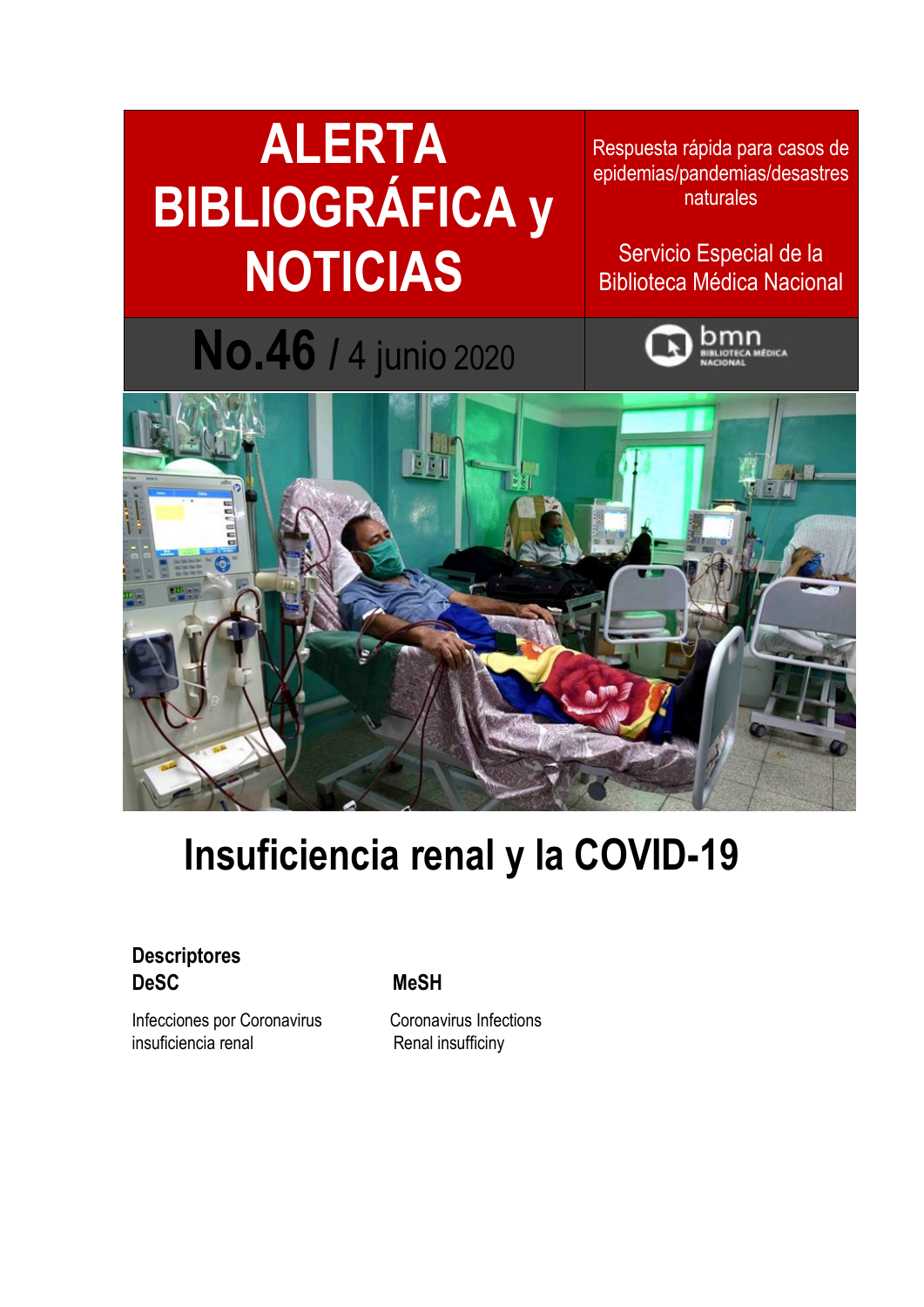# **Bibliografía**

- 1. Albalate M, Arribas P, Torres E. **Alta prevalencia de la COVID-19 asintomático en hemodiálisis. Aprendiendo día a día el primer mes de pandemia de COVID-19.** [Internet]. 2020 [citado 3 jun 2020];20:[aprox. 7 p.]. Disponible en: <https://www.revistanefrologia.com/es-pdf-S0211699520300436>
- 2. Allen M, Bhanji A, Willemsen J, et al. **[Organising outpatient dialysis services](https://www.medrxiv.org/content/10.1101/2020.04.22.20075457v1)  during the COVID-19 [pandemic. A simulation and mathematical modelling study.](https://www.medrxiv.org/content/10.1101/2020.04.22.20075457v1)** MedRxiv. [Internet]. 2020 [citado 3 jun 2020];20:[aprox. 7 p.]. Disponible en: <https://www.medrxiv.org/content/10.1101/2020.04.22.20075457v1>
- 3. Arenas MD, Villar J, González C. **Manejo de la epidemia por coronavirus SARS-CoV-2 (COVID-19) en unidades de hemodiálisis.** [Internet]. 2020 [citado 3 jun 2020];20:[aprox. 6 p.]. Disponible en: [https://www.revistanefrologia.com/es-pdf-](https://www.revistanefrologia.com/es-pdf-S0211699520300394)[S0211699520300394](https://www.revistanefrologia.com/es-pdf-S0211699520300394)
- 4. Avendaño LG, Palmera JL, Brian W. **Enfermedad renal crónica y la COVID-19: la importancia de la hidratación**. [Internet]. 2020 [citado 3 jun 2020];20:[aprox. 8 p.]. Disponible en: <https://revistanefrologia.org/index.php/rcn/article/view/409/550> doi: <https://doi.org/10.22265/acnef.7.Supl%202.409>
- 5. **British Columbia Centre for disease control Guideline for Hemodialysis Programs.** [Internet]. 2020 [citado 3 jun 2020];20:[aprox. 6 p.]. Disponible en: [https://drive.google.com/file/d/1BgZcKIVUnFB586jw0fTd4gZA24R3h0BH/view?us](https://drive.google.com/file/d/1BgZcKIVUnFB586jw0fTd4gZA24R3h0BH/view?usp=drive_web) [p=drive\\_web](https://drive.google.com/file/d/1BgZcKIVUnFB586jw0fTd4gZA24R3h0BH/view?usp=drive_web)
- 6. **Case report of COVID-19 in a kidney transplant recipient- Does immunosuppression alter the clinical presentation?** [Internet]. 2020 [citado 3 jun 2020];20:[aprox. 6 p.]. Disponible en: [https://drive.google.com/file/d/1eWsT27EsSa2tbYMEx6ZsOc-](https://drive.google.com/file/d/1eWsT27EsSa2tbYMEx6ZsOc-Z1wGJWutP/view?usp=drive_web)[Z1wGJWutP/view?usp=drive\\_web](https://drive.google.com/file/d/1eWsT27EsSa2tbYMEx6ZsOc-Z1wGJWutP/view?usp=drive_web)
- 7. **CDC - Coronavirus Disease 2019 (COVID-19) Outpatient Dialysis Facility Preparedness Assessment Tool**. [Internet]. 2020 [citado 3 jun 2020];20:[aprox. 6 p.]. Disponible en: [https://drive.google.com/file/d/1g6Z5ukPn\\_rhInG05bwdj5Y-aMnhb-](https://drive.google.com/file/d/1g6Z5ukPn_rhInG05bwdj5Y-aMnhb-P3v/view?usp=drive_web)[P3v/view?usp=drive\\_web](https://drive.google.com/file/d/1g6Z5ukPn_rhInG05bwdj5Y-aMnhb-P3v/view?usp=drive_web)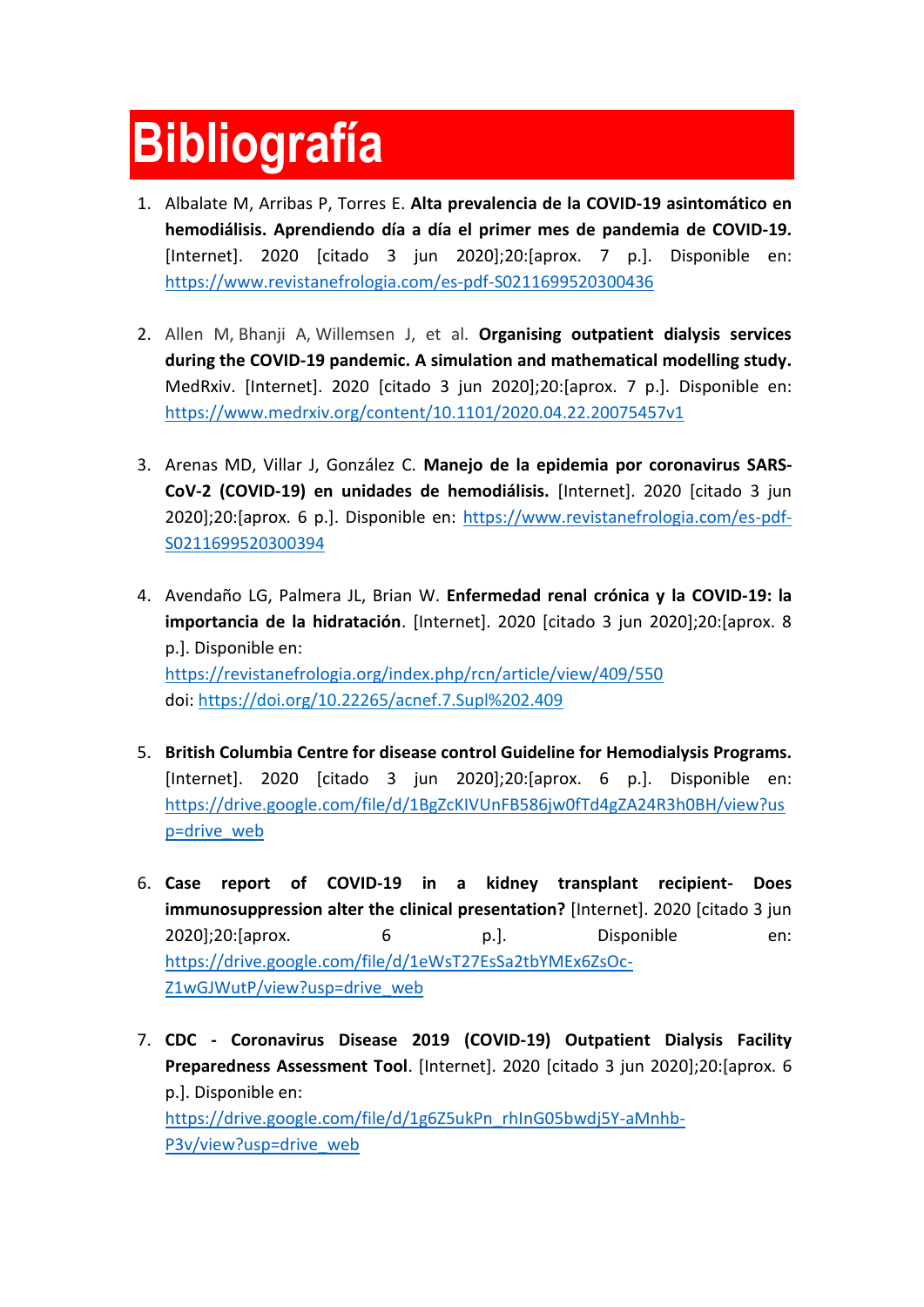- 8. **CDC- Factsheet for patients – Keeping Patients on Dialysis Safe.** [Internet]. 2020 [citado 3 jun 2020];20:[aprox. 6 p.]. Disponible en: [https://drive.google.com/file/d/1EmP11O14oHJ5x25AjaQYUcuC3XvZq6Vp/view?u](https://drive.google.com/file/d/1EmP11O14oHJ5x25AjaQYUcuC3XvZq6Vp/view?usp=drive_web) [sp=drive\\_web](https://drive.google.com/file/d/1EmP11O14oHJ5x25AjaQYUcuC3XvZq6Vp/view?usp=drive_web)
- 9. Chan L, Nadkarni GN, Fleming F**,** et al. **[Derivation and validation of a machine](https://www.medrxiv.org/content/10.1101/2020.06.01.20119552v1)  [learning risk score using biomarker and electronic patient data to predict rapid](https://www.medrxiv.org/content/10.1101/2020.06.01.20119552v1)  [progression of diabetic kidney disease.](https://www.medrxiv.org/content/10.1101/2020.06.01.20119552v1)** MedRxiv. [Internet]. 2020 [citado 3 jun 2020];20:[aprox. 9 p.]. Disponible en: doi: <https://doi.org/10.1101/2020.06.01.20119552>
- 10. Chan L, Nadkarni GN, Fleming F. **[Assessment of medication Dosage Adjustment in](https://www.medrxiv.org/content/10.1101/2020.05.04.20090787v3)  [Hospitalized Patients with Chronic Kidney Disease.](https://www.medrxiv.org/content/10.1101/2020.05.04.20090787v3)** MedRxiv. [Internet]. 2020 [citado 3 jun 2020];20:[aprox. 7 p.]. Disponible en: doi: <https://doi.org/10.1101/2020.05.04.20090787>
- 11. Chan L, Chaudhary K, Saha A, et al**. [Acute Kidney Injury in Hospitalized Patients](https://www.medrxiv.org/content/10.1101/2020.05.04.20090944v1)  [with COVID-19.](https://www.medrxiv.org/content/10.1101/2020.05.04.20090944v1)** MedRxiv. [Internet]. 2020 [citado 3 jun 2020];20:[aprox. 8 p.]. Disponible en: doi: <https://doi.org/10.1101/2020.05.04.20090944>
- 12. Cheng Y, Luo R, Wang K, et al. **[Kidney impairment is associated with in-hospital](https://www.medrxiv.org/content/10.1101/2020.02.18.20023242v1)  [death of COVID-19](https://www.medrxiv.org/content/10.1101/2020.02.18.20023242v1) patients.** MedRxiv. [Internet]. 2020 [citado 3 jun 2020];20:[aprox. 8 p.]. Disponible en: doi: <https://doi.org/10.1101/2020.02.18.20023242>
- 13. Connaire J, Bush M, Ruckle J, et al. **[Safety and Pharmacokinetics of a Novel Non-](https://www.medrxiv.org/content/10.1101/2020.05.12.20053314v1)[Steroidal Mineralocorticoid Receptor Antagonist, KBP-5074,](https://www.medrxiv.org/content/10.1101/2020.05.12.20053314v1) in Hemodialysis and [Non-Hemodialysis Patients with Severe Chronic Kidney Disease.](https://www.medrxiv.org/content/10.1101/2020.05.12.20053314v1)** MedRxiv. [Internet]. 2020 [citado 3 jun 2020];20:[aprox. 6 p.]. Disponible en: doi: <https://doi.org/10.1101/2020.05.12.20053314>
- 14. Connelly PW, Yan AT, Nash MM, et al. **[The increase in paraoxonase-1 is](https://www.medrxiv.org/content/10.1101/2020.01.28.20018655v1)  [associated with a decrease in left ventricular volume in kidney transplant](https://www.medrxiv.org/content/10.1101/2020.01.28.20018655v1)  [recipients.](https://www.medrxiv.org/content/10.1101/2020.01.28.20018655v1)** MedRxiv. [Internet]. 2020 [citado 3 jun 2020];20:[aprox. 7 p.]. Disponible en: doi: <https://doi.org/10.1101/2020.01.28.20018655>
- 15. **Coronavirus y Riñón. Actualización Completa 25 De Mayo De 2020.** [Internet]. 2020 [citado 3 jun 2020];20:[aprox. 7 p.]. Disponible en: [https://www.nefrologiaaldia.org/es-articulo-coronavirus-rinon-actualizacion](https://www.nefrologiaaldia.org/es-articulo-coronavirus-rinon-actualizacion-completa-25-305)[completa-25-305](https://www.nefrologiaaldia.org/es-articulo-coronavirus-rinon-actualizacion-completa-25-305)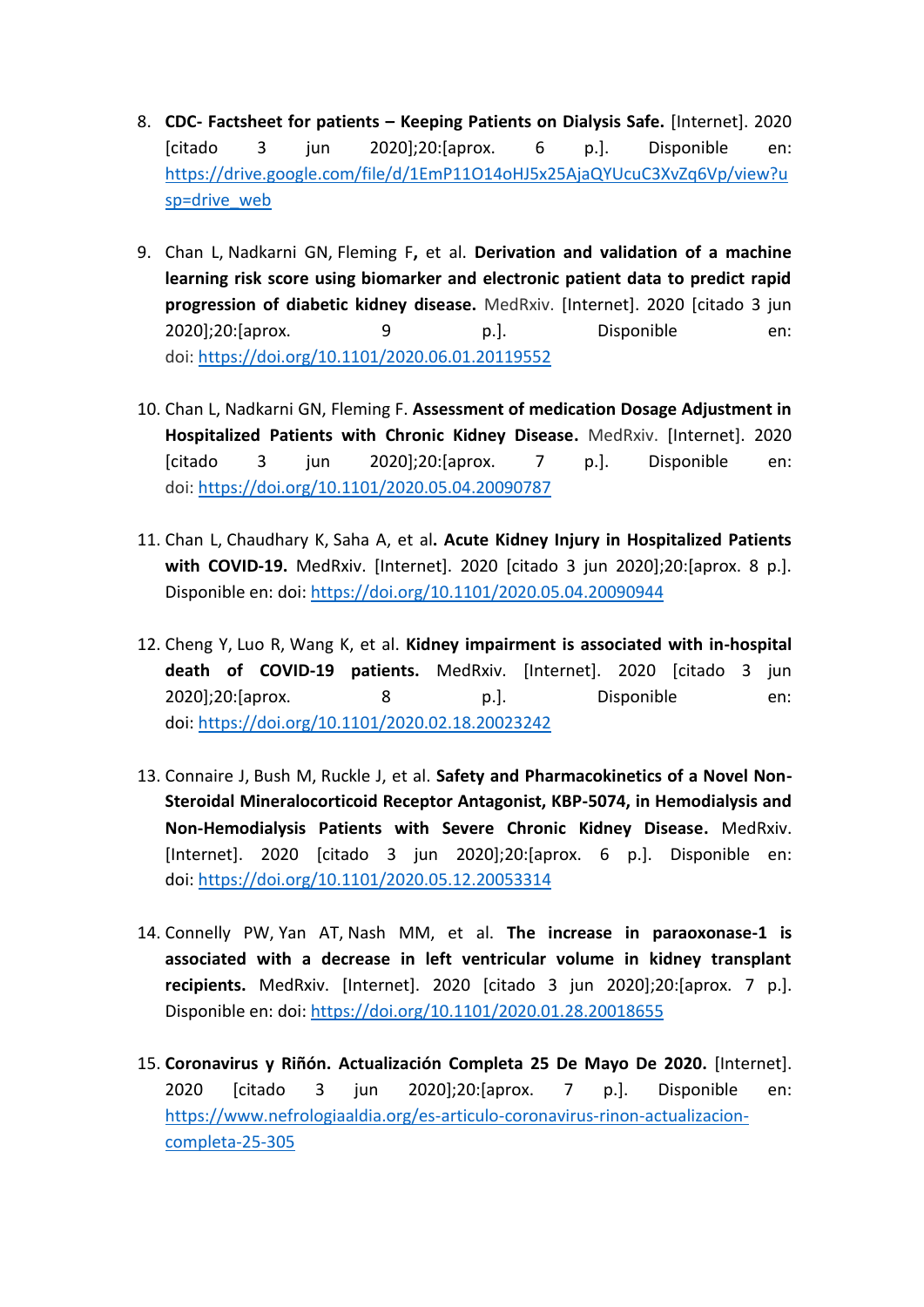- 16. **Core Principles for Infection Prevention in Hemodialysis Centers during the Pandemic Situation of COVID-19**. [Internet]. 2020 [citado 3 jun 2020];20:[aprox. 6 p.]. Disponible en[:https://drive.google.com/file/d/1F9f175HQDnDCFsJGtSs5R6t](https://drive.google.com/file/d/1F9f175HQDnDCFsJGtSs5R6t-g49O9pt6/view?usp=drive_web)[g49O9pt6/view?usp=drive\\_web](https://drive.google.com/file/d/1F9f175HQDnDCFsJGtSs5R6t-g49O9pt6/view?usp=drive_web)
- 17. **Coronavirus Disease 19 Infection Does Not Result in Acute Kidney Injury- An Analysis of 116 Hospitalized Patients From Wuhan, China.** [Internet]. 2020 [citado 3 jun 2020];20:[aprox. 6 p.]. Disponible en: [https://drive.google.com/file/d/1nFisqMB9vQzuL7B59SR7W9HNArYii2Xa/view?us](https://drive.google.com/file/d/1nFisqMB9vQzuL7B59SR7W9HNArYii2Xa/view?usp=drive_web) [p=drive\\_web](https://drive.google.com/file/d/1nFisqMB9vQzuL7B59SR7W9HNArYii2Xa/view?usp=drive_web)
- 18. **Coronavirus Disease 2019 (COVID-19) Pneumonia in a Hemodialysis Patient.** [Internet]. 2020 [citado 3 jun 2020];20:[aprox. 6 p.]. Disponible en: [https://drive.google.com/file/d/1hYeWjj5p8B\\_0TmhTKw362I](https://drive.google.com/file/d/1hYeWjj5p8B_0TmhTKw362I-qzdRPgcND/view?usp=drive_web)[qzdRPgcND/view?usp=drive\\_web](https://drive.google.com/file/d/1hYeWjj5p8B_0TmhTKw362I-qzdRPgcND/view?usp=drive_web)
- 19. **Correction to- Practical indications for the prevention and management of SARS-CoV-2 in ambulatory dialysis patients- lessons from the first phase of the epidemics in Lombardy.** [Internet]. 2020 [citado 3 jun 2020];20:[aprox. 6 p.]. Disponible en: the entity of the entity of the entity of the entity of the entity of the entity of the entity of the entity of the entity of the entity of the entity of the entity of the entity of the entity of the entity [https://drive.google.com/file/d/1vBfRNIX0aYq06NWPvZ1cF\\_UXOeKo6PGj/view?u](https://drive.google.com/file/d/1vBfRNIX0aYq06NWPvZ1cF_UXOeKo6PGj/view?usp=drive_web) [sp=drive\\_web](https://drive.google.com/file/d/1vBfRNIX0aYq06NWPvZ1cF_UXOeKo6PGj/view?usp=drive_web)
- 20. **COVID-19 and Dialysis Units- What Do We Know Now and What Should We Do?** [Internet]. 2020 [citado 3 jun 2020];20:[aprox. 6 p.]. Disponible en: [https://drive.google.com/file/d/1SH9S4bOu6wS--](https://drive.google.com/file/d/1SH9S4bOu6wS--MJt8myVVd208PsfzAhQ/view?usp=drive_web) [MJt8myVVd208PsfzAhQ/view?usp=drive\\_web](https://drive.google.com/file/d/1SH9S4bOu6wS--MJt8myVVd208PsfzAhQ/view?usp=drive_web)
- 21. **COVID-19 Outpatient Dialysis Facility Preparedness Assessment Tool.** [Internet]. 2020 [citado 3 jun 2020];20:[aprox. 6 p.]. Disponible en: [https://drive.google.com/file/d/1wpWeiGyhbxIpv-\\_a\\_HPrAVp-](https://drive.google.com/file/d/1wpWeiGyhbxIpv-_a_HPrAVp-P3jsBM8k/view?usp=drive_web)P3isBM8k/view?usp=drive\_web
- 22. **COVID-19 rapid guideline- dialysis service delivery NICE.** [Internet]. 2020 [citado 3 jun 2020];20:[aprox. 6 p.]. Disponible en: [https://drive.google.com/file/d/1r7mj56Pnvz30XAUfh6raS5EeYFFhKEhR/view?usp](https://drive.google.com/file/d/1r7mj56Pnvz30XAUfh6raS5EeYFFhKEhR/view?usp=drive_web) [=drive\\_web](https://drive.google.com/file/d/1r7mj56Pnvz30XAUfh6raS5EeYFFhKEhR/view?usp=drive_web)
- 23. **COVID-19: un paciente de alto riesgo para daño renal asociado al contraste yodado. [Internet]. 2020 [citado 3 jun 2020];20:[aprox. 7 p.]. Disponible en:**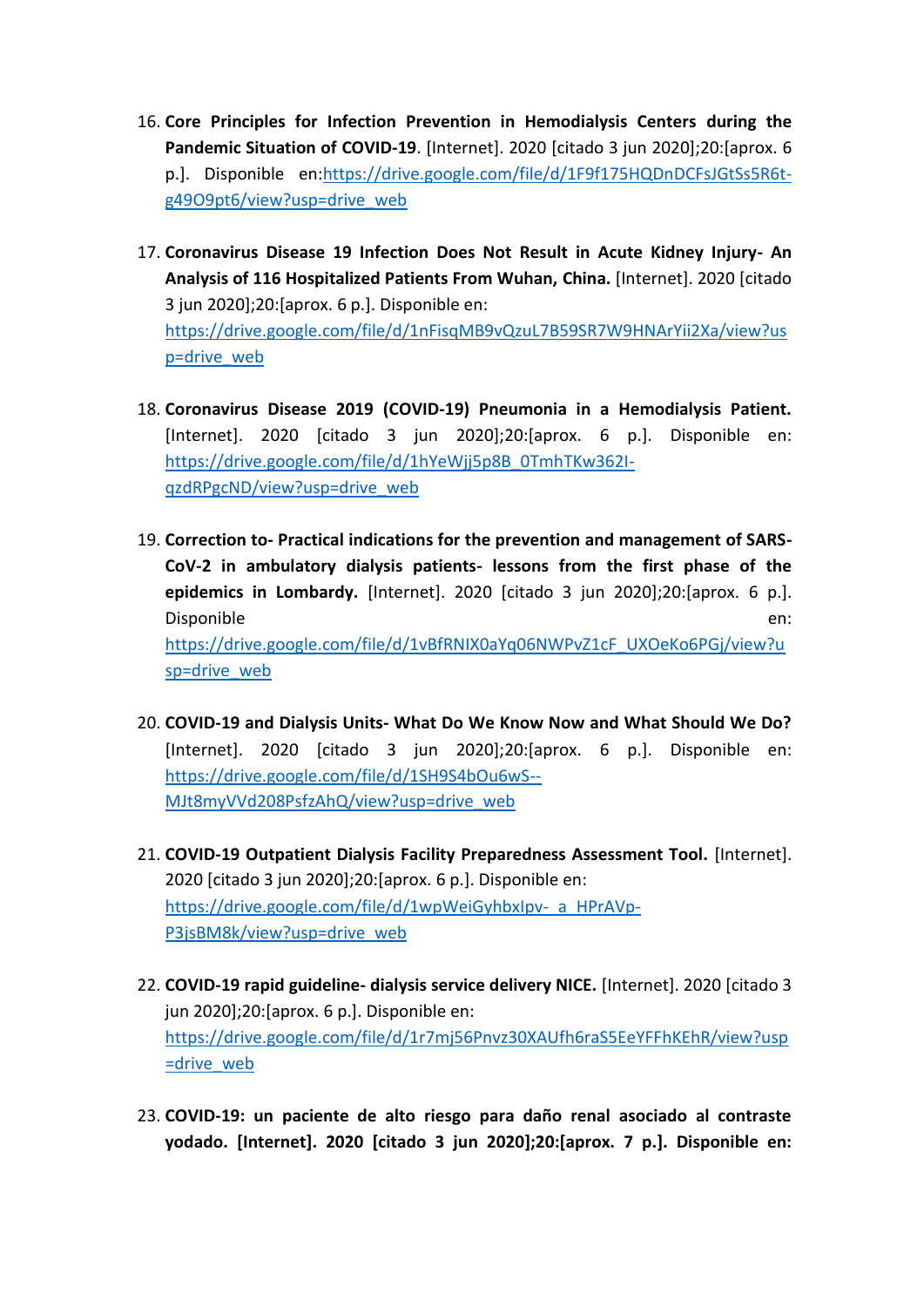[https://www.nefrologiaaldia.org/es-articulo-lesion-renal-aguda-postcontraste-lra](https://www.nefrologiaaldia.org/es-articulo-lesion-renal-aguda-postcontraste-lra-pc--313)[pc--313](https://www.nefrologiaaldia.org/es-articulo-lesion-renal-aguda-postcontraste-lra-pc--313)

- 24. Cuevas G, Salazar DE, Lorente R et al**. Infarto renal en paciente con la COVID-19.** [Internet]. 2020 [citado 3 jun 2020];20:[aprox. 6 p.]. Disponible en**:** <https://www.revistanefrologia.com/es-pdf-S0211699520300485>
- 25. De La Flor JC, Mola L, Linares T. **Inusual caso de hiponatremia aguda grave en paciente con infección por la COVID-19.** [Internet]. 2020 [citado 3 jun 2020];20:[aprox. 8 p.]. Disponible en: [https://www.revistanefrologia.com/es-pdf-](https://www.revistanefrologia.com/es-pdf-S0211699520300497)[S0211699520300497](https://www.revistanefrologia.com/es-pdf-S0211699520300497)
- 26. de Sequera P, Quiroga B. **Protocolo de actuación ante la epidemia de enfermedad por coronavirus en los pacientes de diálisis y trasplantados renales.** [Internet]. 2020 [citado 3 jun 2020];20:[aprox. 8 p.]. Disponible en: <https://www.revistanefrologia.com/es-pdf-S021169952030028X>
- 27. del Pino MD, Heras M, de Sequera P. **Alertas. La COVID-19 y Hemodiálisis.**  Sociedad Española Nefrología (S.E.N.). [Internet]. 2020 [citado 3 jun 2020];20:[aprox. 7 p.]. Disponible en: [https://www.mscbs.gob.es/profesionales/saludPublica/ccayes/alertasActual/nCov](https://www.mscbs.gob.es/profesionales/saludPublica/ccayes/alertasActual/nCov-China/documentos/COVID19-hemodialisis.pdf) [-China/documentos/COVID19-hemodialisis.pdf](https://www.mscbs.gob.es/profesionales/saludPublica/ccayes/alertasActual/nCov-China/documentos/COVID19-hemodialisis.pdf)
- 28. **Enfermedad renal y la COVID-19.** [Internet]. 2020 [citado 3 jun 2020];20:[aprox. 6 p.]. Disponible en[: https://www.kidney.org/es/COVID-19/enfermedad-renal](https://www.kidney.org/es/covid-19/enfermedad-renal)
- 29. **ERA-EDTA sharing Milano experience on coronavirus management in dialysis centers.** [Internet]. 2020 [citado 3 jun 2020];20:[aprox. 6 p.]. Disponible en: [https://drive.google.com/file/d/1AEcfdHrzT2etcO8XCmAyPfKrJrjsrHqK/view?usp=](https://drive.google.com/file/d/1AEcfdHrzT2etcO8XCmAyPfKrJrjsrHqK/view?usp=drive_web) drive web
- 30. Gámez E. **Los riñones ante la COVID–19**. Academia de Ciencias de Nicaragua. [Internet]. 2020 [citado 3 jun 2020];20:[aprox. 6 p.]. Disponible en: [http://www.academia.edu/download/63162428/LibroCOVID-](http://www.academia.edu/download/63162428/LibroCOVID-19elcasodeNicaraguaACN202020200501-104968-wrhcnf.pdf#page=91)[19elcasodeNicaraguaACN202020200501-104968-wrhcnf.pdf#page=91](http://www.academia.edu/download/63162428/LibroCOVID-19elcasodeNicaraguaACN202020200501-104968-wrhcnf.pdf#page=91)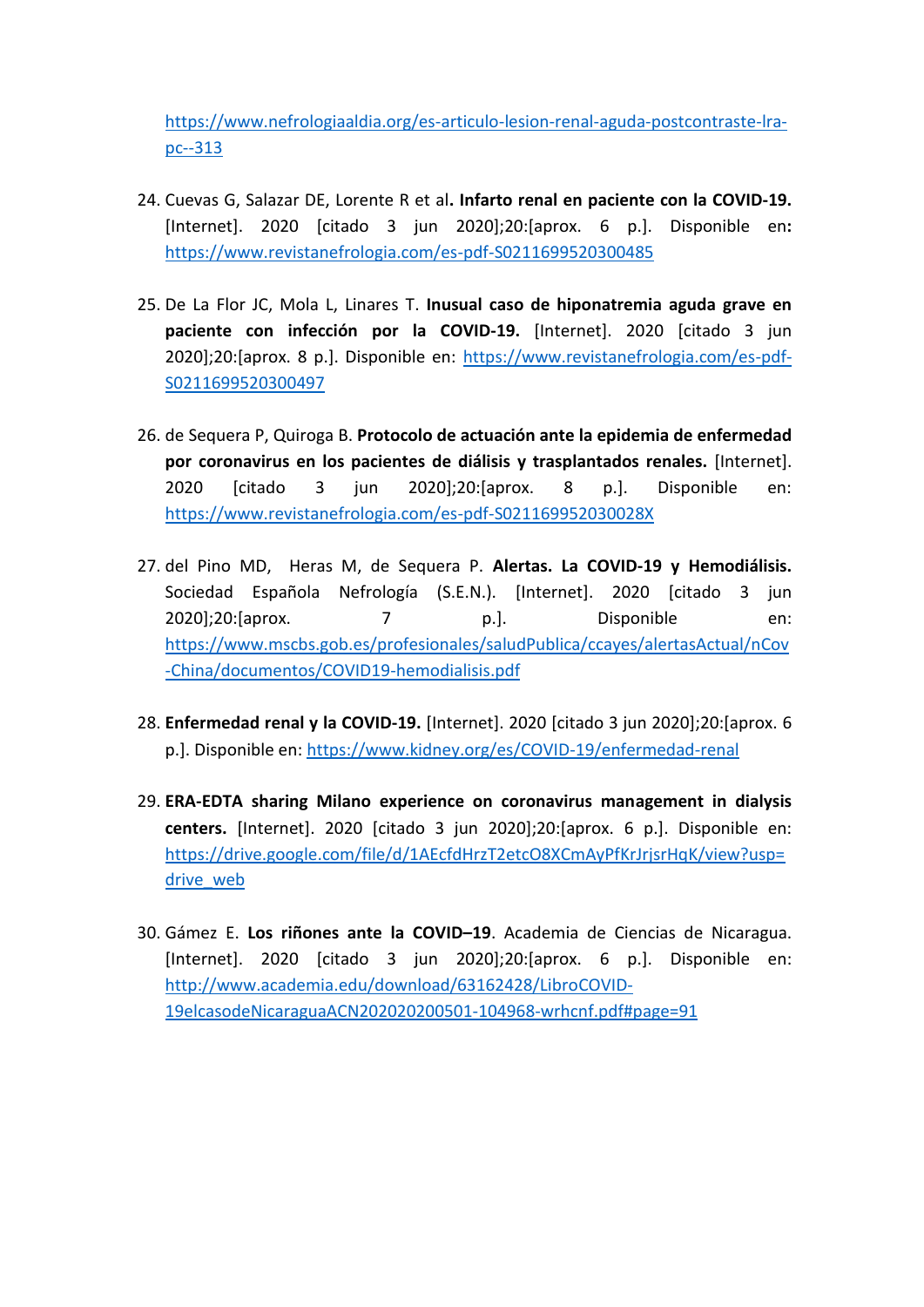- 31. **Grupo de estudio GREAT: Recomendaciones en el manejo de la pandemia por coronavirus SARS-CoV-2 (COVID-19) en pacientes con trasplante renal.** [Internet]. 2020 [citado 3 jun 2020];20:[aprox. 8 p.]. Disponible en: [https://www.senefro.org/contents/webstructure/CORONAVIRUS/ARTICULO\\_COVI](https://www.senefro.org/contents/webstructure/CORONAVIRUS/ARTICULO_COVID_1_DEF_21_3_mod.pdf) [D\\_1\\_DEF\\_21\\_3\\_mod.pdf](https://www.senefro.org/contents/webstructure/CORONAVIRUS/ARTICULO_COVID_1_DEF_21_3_mod.pdf)
- 32. Hong XW, Chi ZP, Liu GY, et al. **[Analysis of early renal injury in COVID-19](https://www.medrxiv.org/content/10.1101/2020.03.07.20032599v2) and [diagnostic value of multi-index combined detection.](https://www.medrxiv.org/content/10.1101/2020.03.07.20032599v2)** MedRxiv. [Internet]. 2020 [citado 3 jun 2020];20:[aprox. 8 p.]. Disponible en: doi: <https://doi.org/10.1101/2020.03.07.20032599> <https://revistanefrologia.org/index.php/rcn/article/view/442/545>
- 33. Huang X, Jia J, Zhu X, et al. **[Effects of statins on lipid profile of kidney transplant](https://www.medrxiv.org/content/10.1101/2020.04.07.20057349v1)  [recipients: a meta-analysis of randomized controlled trials.](https://www.medrxiv.org/content/10.1101/2020.04.07.20057349v1)** MedRxiv. [Internet]. 2020 [citado 3 jun 2020];20:[aprox. 6 p.]. Disponible en: doi: <https://doi.org/10.1101/2020.04.07.20057349>
- 34. **ISPD- Estrategias para el manejo de la pandemia COVID 19 en pacientes en diálisis peritoneal.** [Internet]. 2020 [citado 3 jun 2020];20:[aprox. 6 p.]. Disponible en:

[https://drive.google.com/file/d/11O2ffQkwaBESlTiLjZv2aHhI8pwxTWxS/view?usp](https://drive.google.com/file/d/11O2ffQkwaBESlTiLjZv2aHhI8pwxTWxS/view?usp=drive_web) [=drive\\_web](https://drive.google.com/file/d/11O2ffQkwaBESlTiLjZv2aHhI8pwxTWxS/view?usp=drive_web)

- 35. Lamas-Barreiro JM, Alonso-Suárez M, Fernández-Martín JJ. **Supresión de angiotensina II en la infección por el virus SARS-CoV-2: una propuesta terapéutica.** [Internet]. 2020 [citado 3 jun 2020];20:[aprox. 6 p.]. Disponible en: <https://www.revistanefrologia.com/es-pdf-S0211699520300448>
- 36. Li Z, Xia X, Wu X, et al. **[Comparison of psychological distress and demand induced](https://www.medrxiv.org/content/10.1101/2020.04.13.20063099v1)  by COVID-19 [during the lockdown period in patients undergoing peritoneal](https://www.medrxiv.org/content/10.1101/2020.04.13.20063099v1)  [dialysis and hemodialysis: a cross-section study in a tertiary hospital.](https://www.medrxiv.org/content/10.1101/2020.04.13.20063099v1)** MedRxiv. [Internet]. 2020 [citado 3 jun 2020];20:[aprox. 9 p.]. Disponible en: doi: <https://doi.org/10.1101/2020.04.13.20063099>
- 37. Liu YF, Zhang Z, Pan X, et al. **[The Chronic Kidney Disease and Acute Kidney Injury](https://www.medrxiv.org/content/10.1101/2020.04.28.20083113v1)  Involvement in COVID-19 [Pandemic: A Systematic Review and Meta-analysis.](https://www.medrxiv.org/content/10.1101/2020.04.28.20083113v1)** MedRxiv. [Internet]. 2020 [citado 3 jun 2020];20:[aprox. 9 p.]. Disponible en: doi: <https://doi.org/10.1101/2020.04.28.20083113>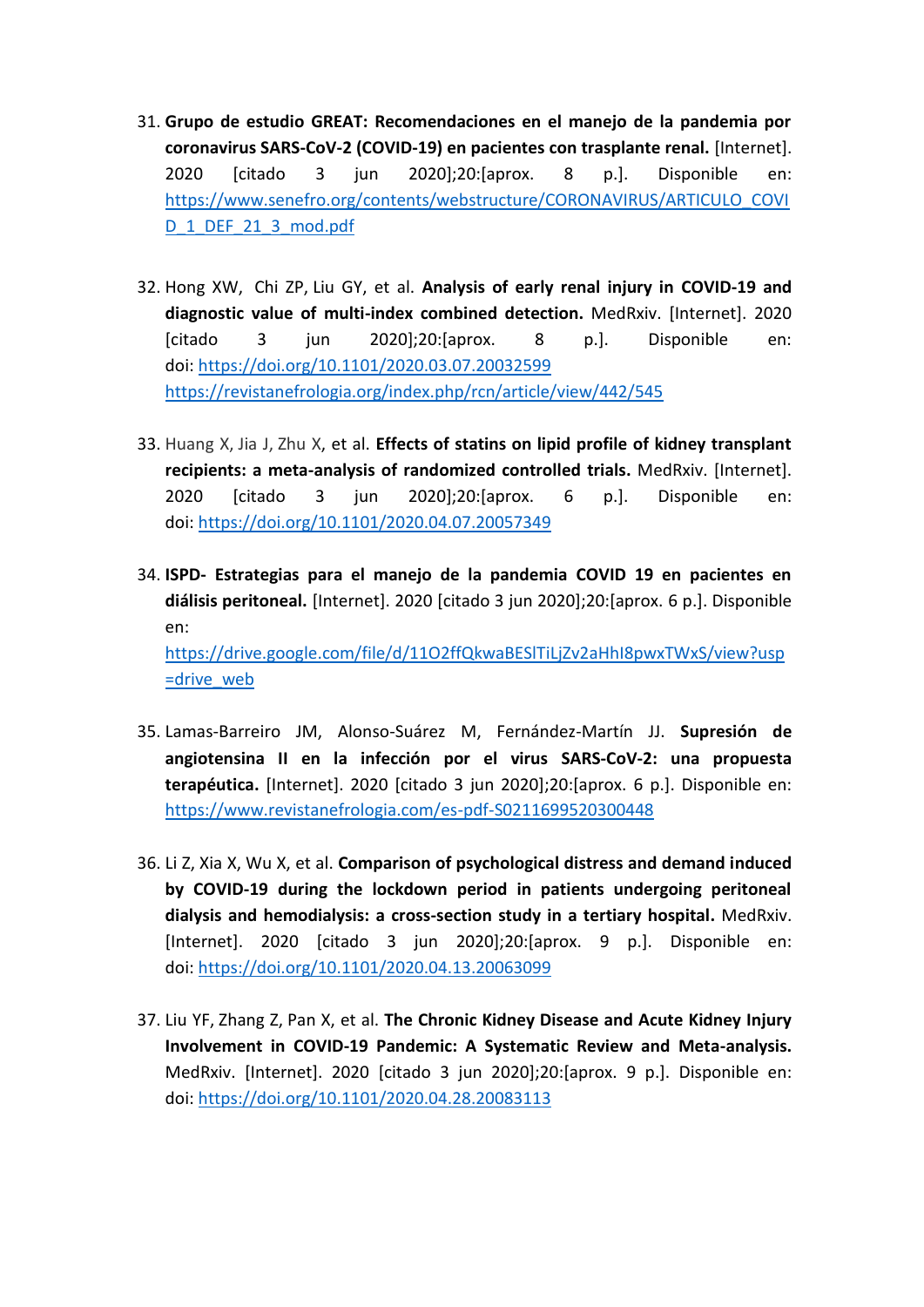- 38. **Liver and Kidney Injuries in COVID-19 and Their Effects on Drug Therapy.** [Internet]. 2020 [citado 3 jun 2020];20:[aprox. 6 p.]. Disponible en: [https://drive.google.com/file/d/1KD](https://drive.google.com/file/d/1KD-x_Q0woxeLlj7UOP9WCG6L__2RK1xs/view?usp=drive_web)[x\\_Q0woxeLlj7UOP9WCG6L\\_\\_2RK1xs/view?usp=drive\\_web](https://drive.google.com/file/d/1KD-x_Q0woxeLlj7UOP9WCG6L__2RK1xs/view?usp=drive_web)
- 39. **Liver injury during highly pathogenic human coronavirus infections.** [Internet]. 2020 [citado 3 jun 2020];20:[aprox. 6 p.]. Disponible en: [https://drive.google.com/file/d/1ZzCsn5ljNkvXZJFdvsghrbulaBp34E-](https://drive.google.com/file/d/1ZzCsn5ljNkvXZJFdvsghrbulaBp34E-Q/view?usp=drive_web)[Q/view?usp=drive\\_web](https://drive.google.com/file/d/1ZzCsn5ljNkvXZJFdvsghrbulaBp34E-Q/view?usp=drive_web)
- 40. López V, Vázquez T, Alonso-Titos J, et al. **Recomendaciones en el manejo de la pandemia por coronavirus SARS-CoV-2 (COVID-19) en pacientes con trasplante renal.** [Internet]. 2020 [citado 3 jun 2020];20:[aprox. 7 p.]. Disponible en: 10.1016/j.nefroe.2020.03.017 [https://www.revistanefrologia.com/en-pdf-](https://www.revistanefrologia.com/en-pdf-S2013251420300481)[S2013251420300481](https://www.revistanefrologia.com/en-pdf-S2013251420300481)
- 41. Ma Y, Diao B, Xifeng L, et al. **[2019 novel coronavirus disease in hemodialysis \(HD\)](https://www.medrxiv.org/content/10.1101/2020.02.24.20027201v2)  [patients: Report from one HD center in Wuhan, China.](https://www.medrxiv.org/content/10.1101/2020.02.24.20027201v2)** MedRxiv. [Internet]. 2020 [citado 3 jun 2020];20:[aprox. 8 p.]. Disponible en: doi: <https://doi.org/10.1101/2020.02.24.20027201>
- 42. **Managing Patients in Dialysis and With Kidney Transplant Infected With COVID-19**. [Internet]. 2020 [citado 3 jun 2020];20:[aprox. 6 p.]. Disponible en: [https://drive.google.com/file/d/1SHQ-](https://drive.google.com/file/d/1SHQ-5tLFAkek50oJq3ndNSBB_RMmoshd/view?usp=drive_web)[5tLFAkek50oJq3ndNSBB\\_RMmoshd/view?usp=drive\\_web](https://drive.google.com/file/d/1SHQ-5tLFAkek50oJq3ndNSBB_RMmoshd/view?usp=drive_web)
- 43. **Manejo de la epidemia por coronavirus SARS-CoV-2 (COVID-19) en unidades de hemodiálisis.** [Internet]. 2020 [citado 3 jun 2020];20:[aprox. 6 p.]. Disponible en: [https://drive.google.com/file/d/1C4SNuKAornV7KGEP-](https://drive.google.com/file/d/1C4SNuKAornV7KGEP-2opvxMYrY7dVihk/view?usp=drive_web)[2opvxMYrY7dVihk/view?usp=drive\\_web](https://drive.google.com/file/d/1C4SNuKAornV7KGEP-2opvxMYrY7dVihk/view?usp=drive_web)
- 44. Martin de Francisco AL, Sebastia C. **Lesión Renal Aguda postcontraste (LRA-PC) en el paciente con la COVID-19.** [Internet]. 2020 [citado 3 jun 2020];20:[aprox. 9 p.]. Disponible en**:** [https://www.nefrologiaaldia.org/es-pdf-lesion-renal-aguda](https://www.nefrologiaaldia.org/es-pdf-lesion-renal-aguda-postcontraste-lra-pc--313)[postcontraste-lra-pc--313](https://www.nefrologiaaldia.org/es-pdf-lesion-renal-aguda-postcontraste-lra-pc--313)
- 45. Menon R, Otto EA, Sealfon R. **[SARS-CoV-2 receptor networks in diabetic kidney](https://www.medrxiv.org/content/10.1101/2020.05.09.20096511v1)  [disease, BK-Virus nephropathy and COVID-19](https://www.medrxiv.org/content/10.1101/2020.05.09.20096511v1) associated acute kidney injury.** MedRxiv. [Internet]. 2020 [citado 3 jun 2020];20:[aprox. 5 p.]. Disponible en: doi: <https://doi.org/10.1101/2020.05.09.20096511>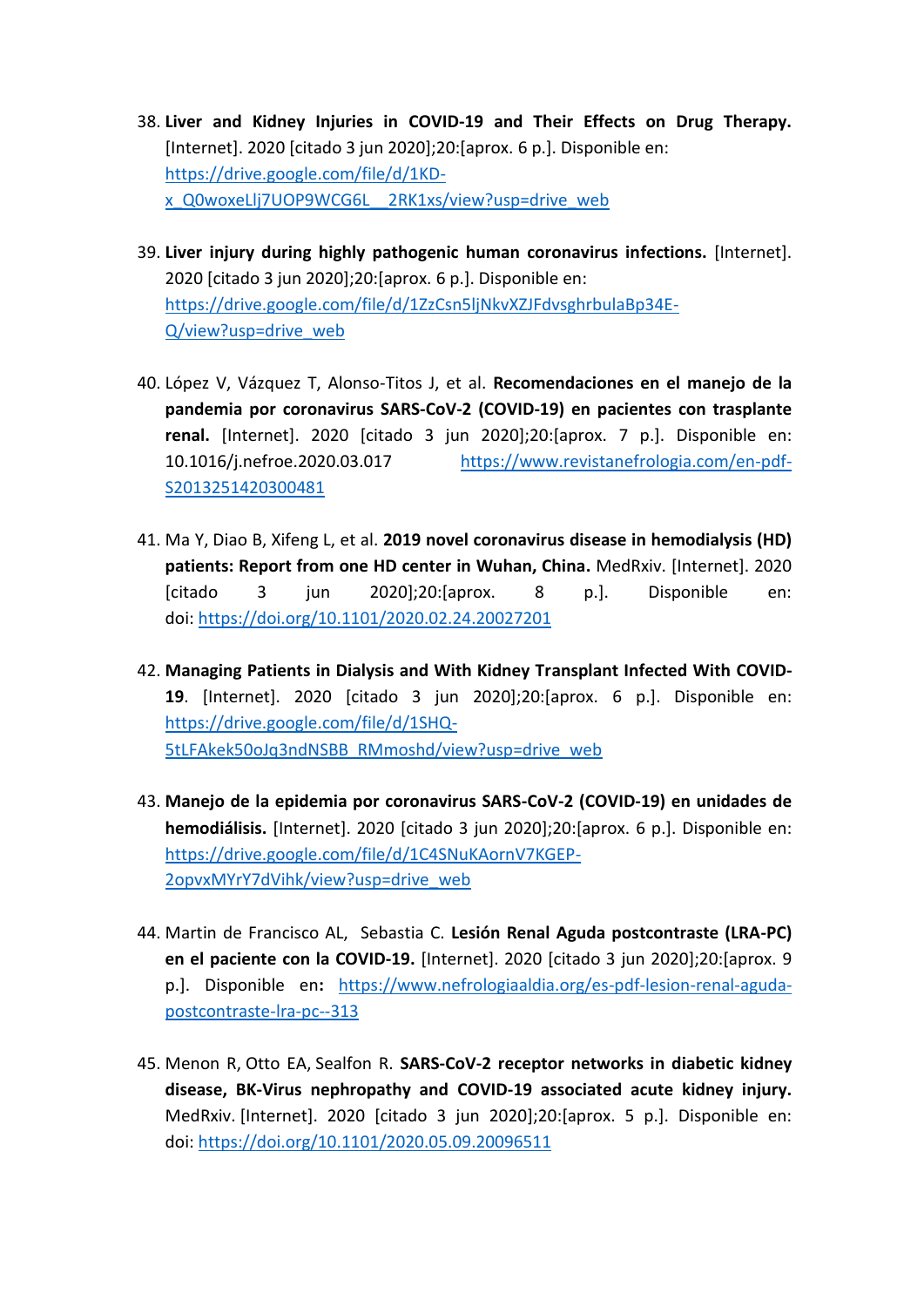- 46. **Mitigating Risk of COVID-19 in Dialysis Facilities.** [Internet]. 2020 [citado 3 jun 2020];20:[aprox. 6 p.]. Disponible en: [https://drive.google.com/file/d/1Cr5etYLUoYtKDt4fQqPYwqH\\_Om3Y-](https://drive.google.com/file/d/1Cr5etYLUoYtKDt4fQqPYwqH_Om3Y-NJc/view?usp=drive_web)[NJc/view?usp=drive\\_web](https://drive.google.com/file/d/1Cr5etYLUoYtKDt4fQqPYwqH_Om3Y-NJc/view?usp=drive_web)
- 47. Navarro RC, Navarro-Rodríguez P, Gómez L, et al. **El impacto de la educación en ciencias biológicas en pacientes con enfermedad renal en un contexto de epidemia por la COVID-19.** [Internet]. 2020 [citado 3 jun 2020];20:[aprox. 5 p.]. Disponible en: <https://revistanefrologia.org/index.php/rcn/article/view/442>
- 48. **Novel coronavirus 2019 disease in hemodialysis (HD) patients- Report from one HD center in Wuhan, China.** [Internet]. 2020 [citado 3 jun 2020];20:[aprox. 6 p.]. Disponible en: [https://drive.google.com/file/d/1JwLwk010e6yj8u9bbKMcKn3LRtbYftcZ/view?usp](https://drive.google.com/file/d/1JwLwk010e6yj8u9bbKMcKn3LRtbYftcZ/view?usp=drive_web) [=drive\\_web](https://drive.google.com/file/d/1JwLwk010e6yj8u9bbKMcKn3LRtbYftcZ/view?usp=drive_web)
- 49. **Pandemia de la COVID-19 y enfermedad renal ¿qué sabemos actualmente?**  [Internet]. 2020 [citado 3 jun 2020];20:[aprox. 6 p.]. Disponible en: DOI: <https://doi.org/10.22265/acnef.7.Supl%202.438> <https://revistanefrologia.org/index.php/rcn/article/view/438>
- 50. **Protocolo de actuación ante la epidemia de enfermedad por coronavirus en los pacientes de diálisis y trasplantados renales.** [Internet]. 2020 [citado 3 jun 2020];20:[aprox. 5 p.]. Disponible en: <https://www.senefro.org/modules.php?name=webstructure&idwebstructure=157>
- 51. **Providing care to patients with acute kidney injury and COVID-19 infection, Experience of front line nephrologists in New York.** [Internet]. 2020 [citado 3 jun 2020];20:[aprox. 6 p.]. Disponible en: [https://drive.google.com/file/d/1Kodzr8oYor3\\_yXaR09CYJ6yFy31\\_2C\\_z/view?usp](https://drive.google.com/file/d/1Kodzr8oYor3_yXaR09CYJ6yFy31_2C_z/view?usp=drive_web) [=drive\\_web](https://drive.google.com/file/d/1Kodzr8oYor3_yXaR09CYJ6yFy31_2C_z/view?usp=drive_web)
- 52. **Recomendaciones para el manejo de los pacientes con enfermedad renal crónica o insuficiencia renal aguda.** [Internet]. 2020 [citado 3 jun 2020];20:[aprox. 5 p.]. Disponible en: [https://vps-1321446](https://vps-1321446-x.dattaweb.com/index.php/rndt/article/download/538/1042) [x.dattaweb.com/index.php/rndt/article/download/538/1042](https://vps-1321446-x.dattaweb.com/index.php/rndt/article/download/538/1042)
- 53. **Recomendaciones para el manejo, prevención y control de la COVID-19 en Unidades de Diálisis.** [Internet]. 2020 [citado 3 jun 2020];20:[aprox. 8 p.]. Disponible en: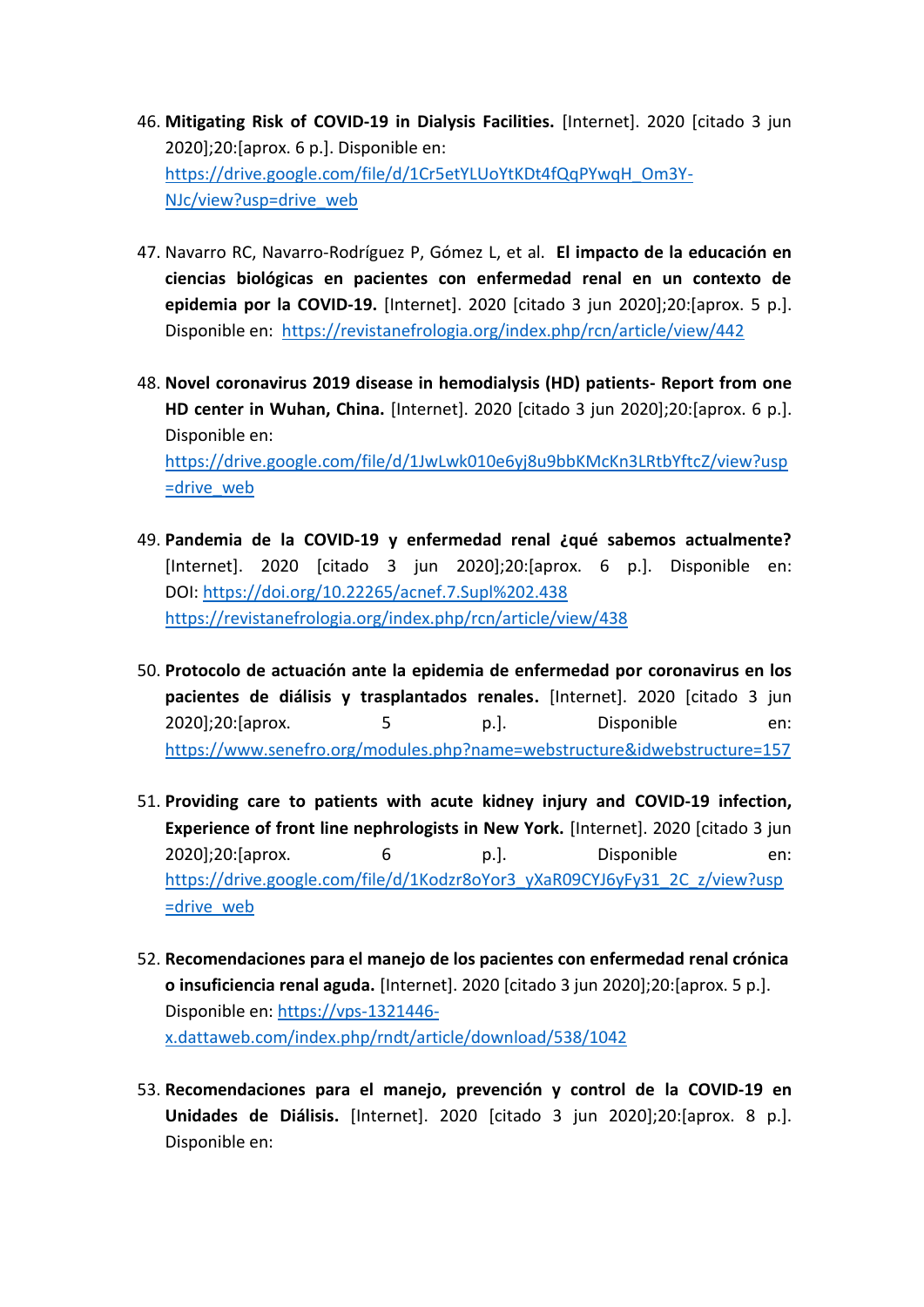[https://www.mscbs.gob.es/profesionales/saludPublica/ccayes/alertasActual/nCov](https://www.mscbs.gob.es/profesionales/saludPublica/ccayes/alertasActual/nCov-China/documentos/COVID19-hemodialisis.pdf) [-China/documentos/COVID19-hemodialisis.pdf](https://www.mscbs.gob.es/profesionales/saludPublica/ccayes/alertasActual/nCov-China/documentos/COVID19-hemodialisis.pdf)

- 54. **Recomendaciones en el manejo de la pandemia por coronavirus SARS-COV-2 en pacientes con trasplante renal.** [Internet]. 2020 [citado 3 jun 2020];20:[aprox. 6 p.]. Disponible en: [https://drive.google.com/file/d/1eIVNpnMFWUOoEO5eL7dLAMvpCVY0oYF7/view](https://drive.google.com/file/d/1eIVNpnMFWUOoEO5eL7dLAMvpCVY0oYF7/view?usp=drive_web) [?usp=drive\\_web](https://drive.google.com/file/d/1eIVNpnMFWUOoEO5eL7dLAMvpCVY0oYF7/view?usp=drive_web)
- 55. **Recomendaciones para el manejo de pacientes portadores de enfermedad renal frente a la epidemia de coronavirus (COVID-19).** [Internet]. 2020 [citado 3 jun 2020];20:[aprox. 6 p.]. Disponible en: [https://drive.google.com/file/d/1tX7rqdo0UOUPN3\\_mAH5BXyro\\_hjAwJb5/view?u](https://drive.google.com/file/d/1tX7rqdo0UOUPN3_mAH5BXyro_hjAwJb5/view?usp=drive_web) [sp=drive\\_web](https://drive.google.com/file/d/1tX7rqdo0UOUPN3_mAH5BXyro_hjAwJb5/view?usp=drive_web)
- 56. **Renal histopathological analysis of 26 postmortem findings of patients with COVID-19 in China.** [Internet]. 2020 [citado 3 jun 2020];20:[aprox. 6 p.]. Disponible en: https://drive.google.com/file/d/1ziMdngxWbCdtUdAvoXqunqJ7G89VZ-[UX/view?usp=drive\\_web](https://drive.google.com/file/d/1ziMdngxWbCdtUdAyoXqunqJ7G89VZ-UX/view?usp=drive_web)
- 57. Rubin S, Orieux A, Prevel R. **[Characterisation of Acute Kidney Injury in Critically Ill](https://www.medrxiv.org/content/10.1101/2020.05.06.20069872v1)  [Patients with Severe Coronavirus Disease-2019 \(COVID-19\).](https://www.medrxiv.org/content/10.1101/2020.05.06.20069872v1)** MedRxiv. [Internet]. 2020 [citado 3 jun 2020];20:[aprox. 6 p.]. Disponible en: doi: <https://doi.org/10.1101/2020.05.06.20069872>
- 58. Sánchez-Álvarez JE, Pérez M, Jiménez C. **Situación de la infección por SARS-CoV-2 en pacientes en tratamiento renal sustitutivo**. Informe del Registro COVID-19 de la Sociedad Española de Nefrología (SEN). [Internet]. 2020 [citado 3 jun 2020];20:[aprox. 9 p.]. Disponible en: [https://www.revistanefrologia.com/es-pdf-](https://www.revistanefrologia.com/es-pdf-S0211699520300400)[S0211699520300400](https://www.revistanefrologia.com/es-pdf-S0211699520300400)

<https://www.sciencedirect.com/science/article/pii/S0211699520300400>

59. Sanz MA. **Recomendaciones de "hacer" y "no hacer" en el tratamiento de los pacientes críticos ante la pandemia por coronavirus causante de la COVID-19 de los Grupos de Trabajo de la Sociedad Española de Medicina Intensiva, Crítica y Unidades Coronarias (SEMICYUC).** Medicina Intensiva. [Internet]. 2020 [citado 3 jun 2020];20:[aprox. 6 p.]. Disponible en: [https://www.sciencedirect.com/science/article/pii/S021056912030098X/pdfft?m](https://www.sciencedirect.com/science/article/pii/S021056912030098X/pdfft?md5=6afd0ff311269775b87585b3fae62f19&pid=1-s2.0-S021056912030098X-main.pdf) [d5=6afd0ff311269775b87585b3fae62f19&pid=1-s2.0-S021056912030098X](https://www.sciencedirect.com/science/article/pii/S021056912030098X/pdfft?md5=6afd0ff311269775b87585b3fae62f19&pid=1-s2.0-S021056912030098X-main.pdf)[main.pdf](https://www.sciencedirect.com/science/article/pii/S021056912030098X/pdfft?md5=6afd0ff311269775b87585b3fae62f19&pid=1-s2.0-S021056912030098X-main.pdf)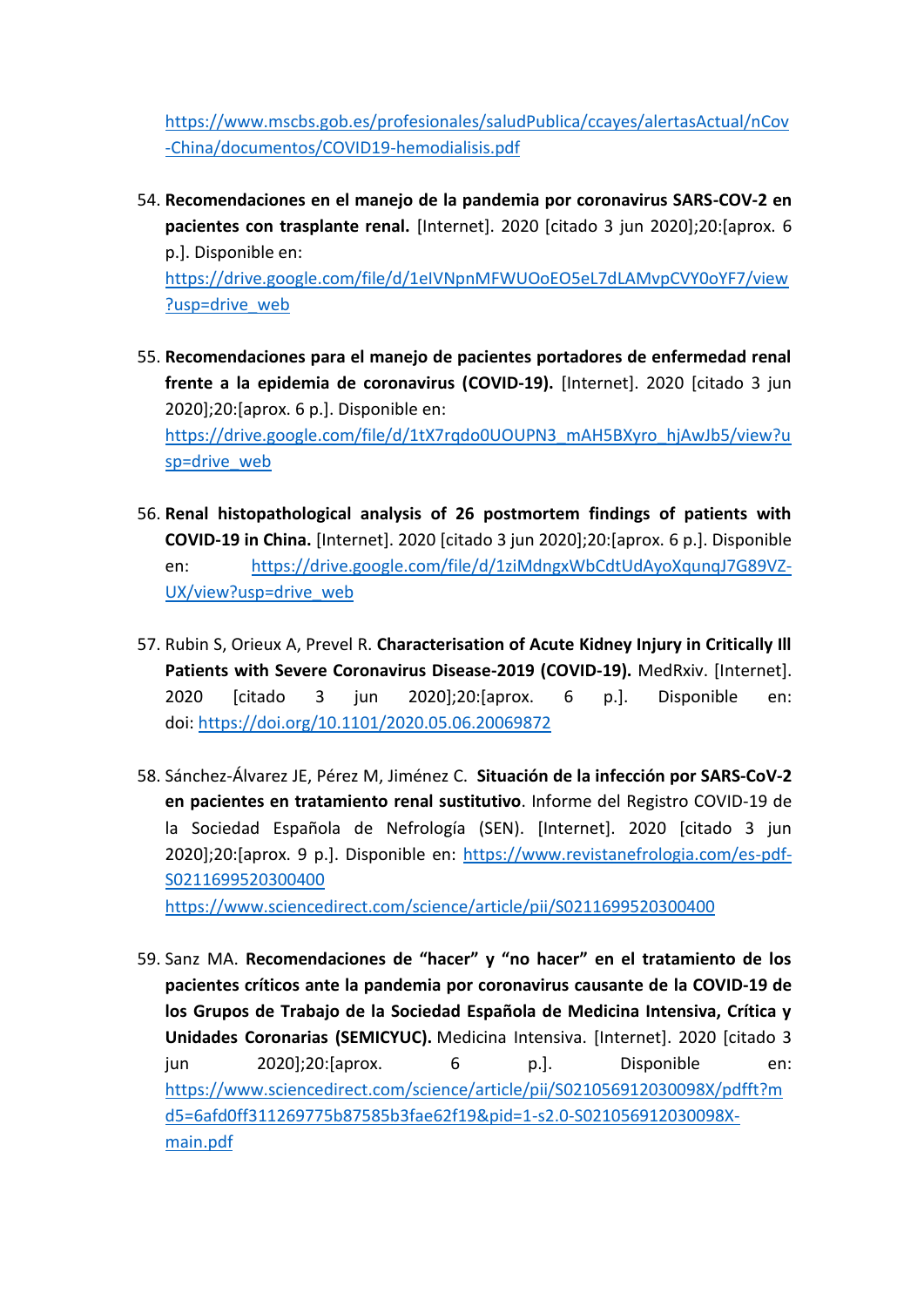- 60. Selby N, Forni L, Laing C. **COVID-19 and acute kidney injury in hospital: summary of NICE guidelines COVID-19 e insuficiencia renal aguda en el hospital.** [Internet]. 2020 [citado 3 jun 2020];20:[aprox. 7 p.]. Disponible en: <https://www.intramed.net/contenidover.asp?contenidoid=96179>
- 61. **SENEFRO-Protocolo de actuación ante la pandemia de enfermedad por Coronavirus en los pacientes de diálisis y trasplantados renales.** [Internet]. 2020 [citado 3 jun 2020];20:[aprox. 6 p.]. Disponible en: [https://drive.google.com/file/d/1q6ZAiK\\_A75MUZDIpK1Lidd6OJGZTdZD6/view?us](https://drive.google.com/file/d/1q6ZAiK_A75MUZDIpK1Lidd6OJGZTdZD6/view?usp=drive_web) [p=drive\\_web](https://drive.google.com/file/d/1q6ZAiK_A75MUZDIpK1Lidd6OJGZTdZD6/view?usp=drive_web)
- 62. Shekhar R, Upadhyaya S, Shah S. **COVID-19 [and Acute Kidney Injury requiring](https://www.medrxiv.org/content/10.1101/2020.05.08.20096040v2)  [Kidney Replacement Therapy: A Bad Prognostic Sign.](https://www.medrxiv.org/content/10.1101/2020.05.08.20096040v2)** MedRxiv. [Internet]. 2020 [citado 3 jun 2020];20:[aprox. 7 p.]. Disponible en: doi: <https://doi.org/10.1101/2020.05.08.20096040>
- 63. **The Milano experience on COVID-19 management in dialysis centers.** [Internet]. 2020 [citado 3 jun 2020];20:[aprox. 6 p.]. Disponible en: [https://drive.google.com/file/d/177GjywtS3SkaeMKFmdjOF3Nj5ts29twn/view?us](https://drive.google.com/file/d/177GjywtS3SkaeMKFmdjOF3Nj5ts29twn/view?usp=drive_web) [p=drive\\_web](https://drive.google.com/file/d/177GjywtS3SkaeMKFmdjOF3Nj5ts29twn/view?usp=drive_web)
- 64. Torres RE, Montero C, Benavides C, et al. **Recomendaciones de la asociación colombiana de nefrología en trasplante renal durante la pandemia por coronavirus (COVID-19).** [Internet]. 2020 [citado 3 jun 2020];20:[aprox. 7 p.]. Disponible en:<https://revistanefrologia.org/index.php/rcn/article/view/447>
- 65. **Tropismo viral del riñón como mecanismo potencial para la insuficiencia renal aguda durante la infección por coronavirus del Síndrome Respiratorio del Oriente Medio y la COVID-19.** [Internet]. 2020 [citado 3 jun 2020];20:[aprox. 7 p.]. Disponible en:<http://www.ncbi.nlm.nih.gov/pmc/articles/PMC3878046/>
- 66. Vega-Vega O. **Prevención y control de la infección por coronavirus SARS-CoV-2 (COVID-19) en unidades de hemodiálisis."** Salud Pública de México. [Internet]. 2020 [citado 3 jun 2020];20:[aprox. 5 p.]. Disponible en: <http://saludpublica.mx/index.php/spm/article/viewFile/11330/11859>
- 67. Yang Q, Yang X. **[Incidence and risk factors of kidney impairment on patients with](https://www.medrxiv.org/content/10.1101/2020.05.28.20116400v1)  [COVID-19: a systematic review and meta-analysis.](https://www.medrxiv.org/content/10.1101/2020.05.28.20116400v1)** MedRxiv. [Internet]. 2020 [citado 3 jun 2020];20:[aprox. 6 p.]. Disponible en: doi: <https://doi.org/10.1101/2020.05.28.20116400>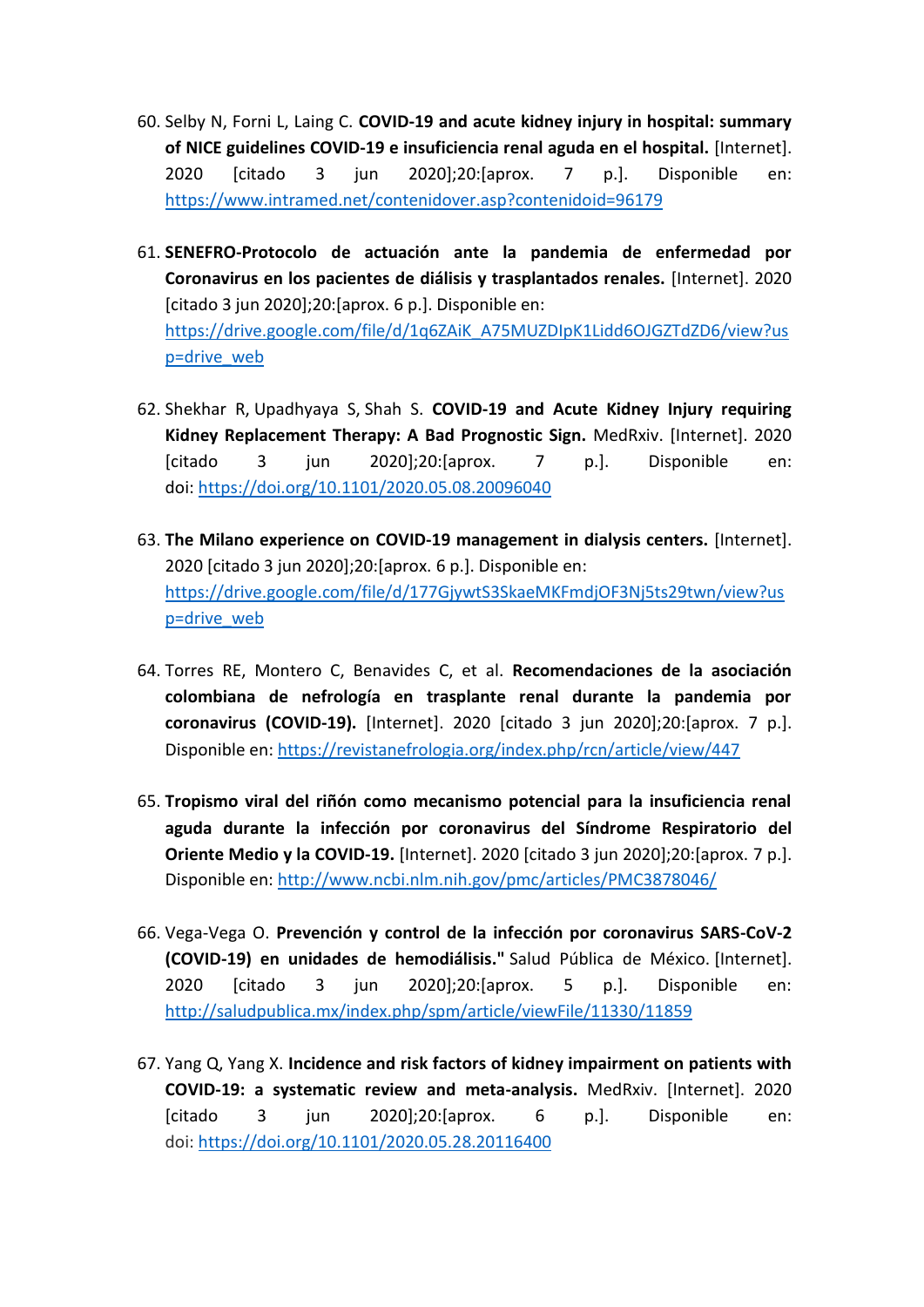**BASES DE DATOS CONSULTADAS**: PUBMED/MEDLINE, SCIENCEDIRECT, MEDRXIV, SCHOLAR GOOGLE

**Compilación:** Dra.C. Maria del Carmen González Rivero

# **Noticias**

- 1. **¿Cómo afecta el coronavirus a los pacientes renales?** [Leer más](https://www.youtube.com/watch?v=VYSbEwTu4MI)
- 2. **"Estoy vivo": Trasplantes renales en Cuba durante la COVID-19. Cuando los pacientes contagiados con coronavirus necesitan de hemodiálisis, o de terapias de remplazo renal continua, es porque están en**... [Leer más](http://www.cubadebate.cu/especiales/2020/05/15/estoy-vivo-trasplantes-renales-en-cuba-durante-la-covid-19/)
- 3. **A pesar de la COVID-19 prosiguen trasplantes renales en medio del enfrentamiento a la COVID-19, se prosigue con la actividad de trasplante renal y ya en Villa Clara se han realizado 11 durante el...** [Leer más](http://www.cmhw.cu/en-villa-clara/26425-a-pesar-de-la-covid-19-prosiguen-trasplantes-renales-en-cuba-audio)
- 4. **El coronavirus, la COVID-19 y los pacientes renales: Sepa qué puede hacer para protegerse del coronavirus si tiene insuficiencia renal, recibe diálisis o le hicieron un trasplante…** [Leer más](https://www.kidneyfund.org/en-espanol/covid-19/)
- 5. **El riñón en la pandemia la COVID-19. La mortalidad inicialmente se situó en el 16.1 % y se debe a sepsis, falla multiorgánica, shock, insuficiencia cardíaca, arritmias y lesión renal aguda. Sin embargo**... [Leer más](https://www.theisn.org/images/EL-RINON-EN-EL-CORONAVIRUS.pdf)
- 6. **Enfermedad renal y la COVID-19. Enfermedad renal u otras afecciones médicas crónicas graves podrían tener un mayor riesgo de presentar complicaciones más graves a causa de la COVID-19...** [Leer más](https://www.kidney.org/es/covid-19/enfermedad-renal)
- 7. **Estabilidad de servicio de hemodiálisis beneficia a pacientes…** [Leer más](http://www.acn.cu/salud/65411-estabilidad-de-servicio-de-hemodialisis-beneficia-a-pacientes)
- 8. **Infecciones por coronavirus. Insuficiencia renal. La infección por el coronavirus del síndrome respiratorio...** [Leer más](https://temas.sld.cu/coronavirus/tag/insuficiencia-renal/)
- 9. **Instituto de Nefrología asegura vitalidad de sus servicios en tiempos de la COVID-19…** [Leer más](http://www.radiobayamo.icrt.cu/2020/04/15/instituto-de-nefrologia-asegura-vitalidad-de-sus-servicios-en-tiempos-de-covid-19/)
- 10. **Investigadores españoles concluyen a qué personas les afecta en mayor medida la COVID-19. También en España, los pacientes de la COVID-19 con patologías ... renal crónica preexistente mayor entre los casos de la COVID-19 que en la ...**[Leer](https://www.cordobabn.com/articulo/salud/investigadores-espanoles-concluyen-como-quien-influye-mayor-medida-covid-19-cualquier-persona/20200603082419047957.html)  [más](https://www.cordobabn.com/articulo/salud/investigadores-espanoles-concluyen-como-quien-influye-mayor-medida-covid-19-cualquier-persona/20200603082419047957.html)
- 11. **La COVID-19: alertan que pacientes con problemas renales son**..[.Leer más](https://www.youtube.com/watch?v=gQAuUuV4oTY)